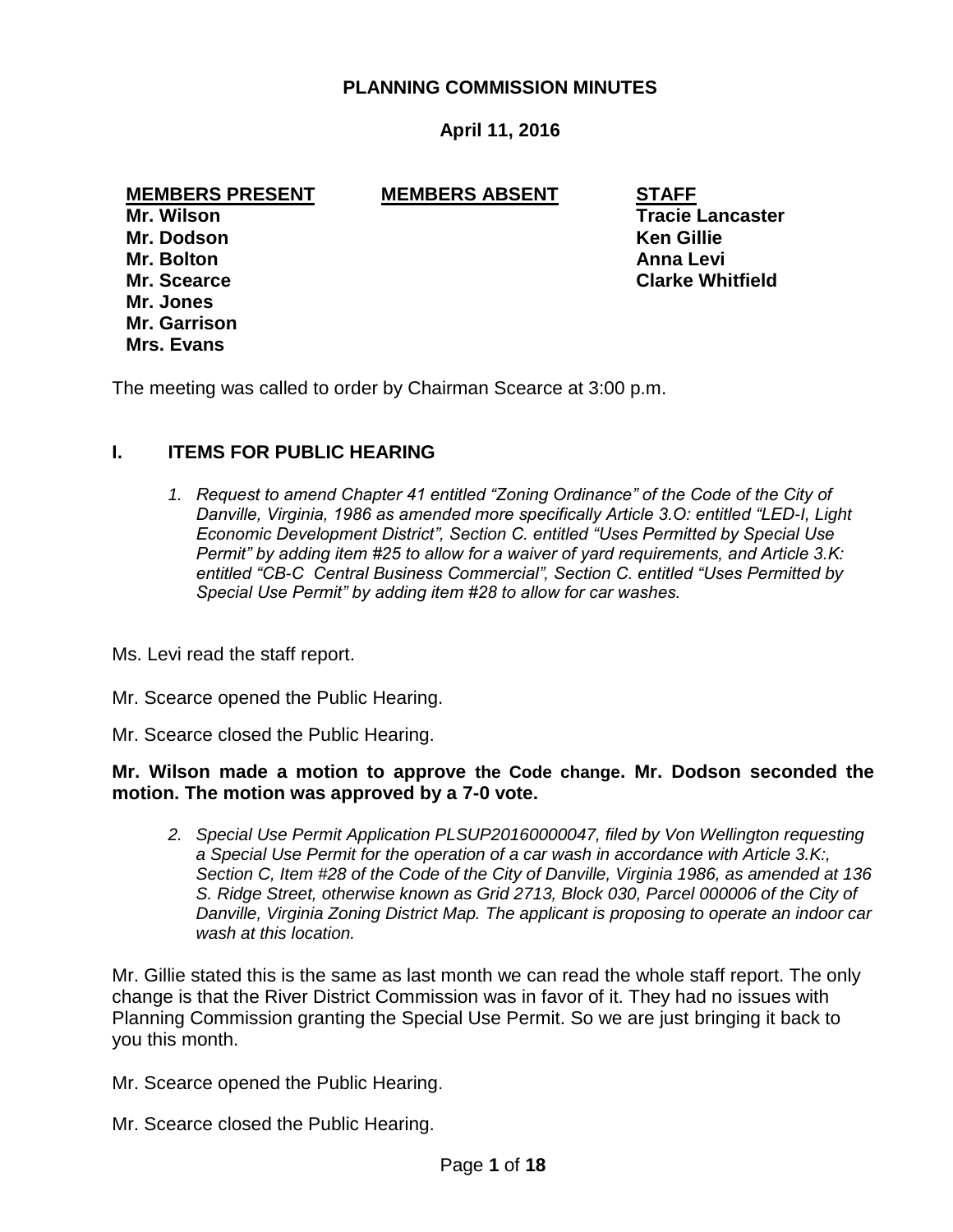## **Mr. Bolton made a motion to approve SUP20160000047 as submitted by Planning Staff. Mrs. Evans seconded the motion. The motion was approved by a 7-0 vote.**

*3. Special Use Permit Application PLSUP20160000088, filed by JEB Realty LLC requesting a Special Use Permit for a waiver of yard requirements in accordance with Article 3.O, Section C, Item #25 of the Code of the City of Danville, Virginia 1986, as amended at 1750 S. Main St, otherwise known as Grid 1508, Block 005, Parcel 000002 of the City of Danville, Virginia Zoning District Map. The applicant is proposing to subdivide the parcel resulting in zero ft. side and rear building setbacks and to reduce the required lot frontage from 120 ft. to zero ft.* 

Ms. Levi read the staff report. 4 notices were sent to surrounding property owners within 300 feet of the subject property. Two responses were not opposed. One was opposed.

Mr. Scearce opened the Public Hearing.

Present on behalf of this request was Mark Johnson with LED Professionals representing JEB Reality for this request. As Anna mentioned this is very similar to the request that this Board approved when Rick Barker purchased the building. The reason for the zero lot width request is we have future street plans to extend along the front parallel with Highway 86; which will be twenty three plus acres of commercial development in the future. So rather than try and plan something today and then try to deal with it later we would rather just let this request go thru now and not have to mess with it then. At such time as we do dedicate it the right-a-way the property will have just less than 900 feet in frontage with the needed dedicated right-a-way. I do have the owner representative with us. We will be glad to answer any questions you may have.

Mr. Jones stated do you have any trouble with the condition that staff has put on this request?

Mr. Johnson stated no sir; we have already planned a cross access easement for all the drives around this building.

Mr. Scearce stated I think you can see that on the sheet.

Mr. Johnson stated it's kind of hard to see because all of that black area in your handout of the plat. All of that is the permanent cross access easement.

Mr. Scearce closed the Public Hearing.

# **Mrs. Evans made a motion to approve** *PLSUP20160000088* **with conditions per staff. Mr. Garrison seconded the motion. The motion was approved by a 7-0 vote.**

*4. Special Use Permit Application PLSUP20160000087, filed by Suzanne Wright requesting a Special Use Permit for a duplex in accordance with Article 3.E, Section C, Item 2 of the Code of the City of Danville, Virginia 1986, as amended at 124 Mt. Vernon Ave, otherwise known as Grid 1719, Block 022, Parcel 000005 of the City of Danville, Virginia Zoning District Map. The applicant is proposing that the residential structure be allowed to operate as a duplex.*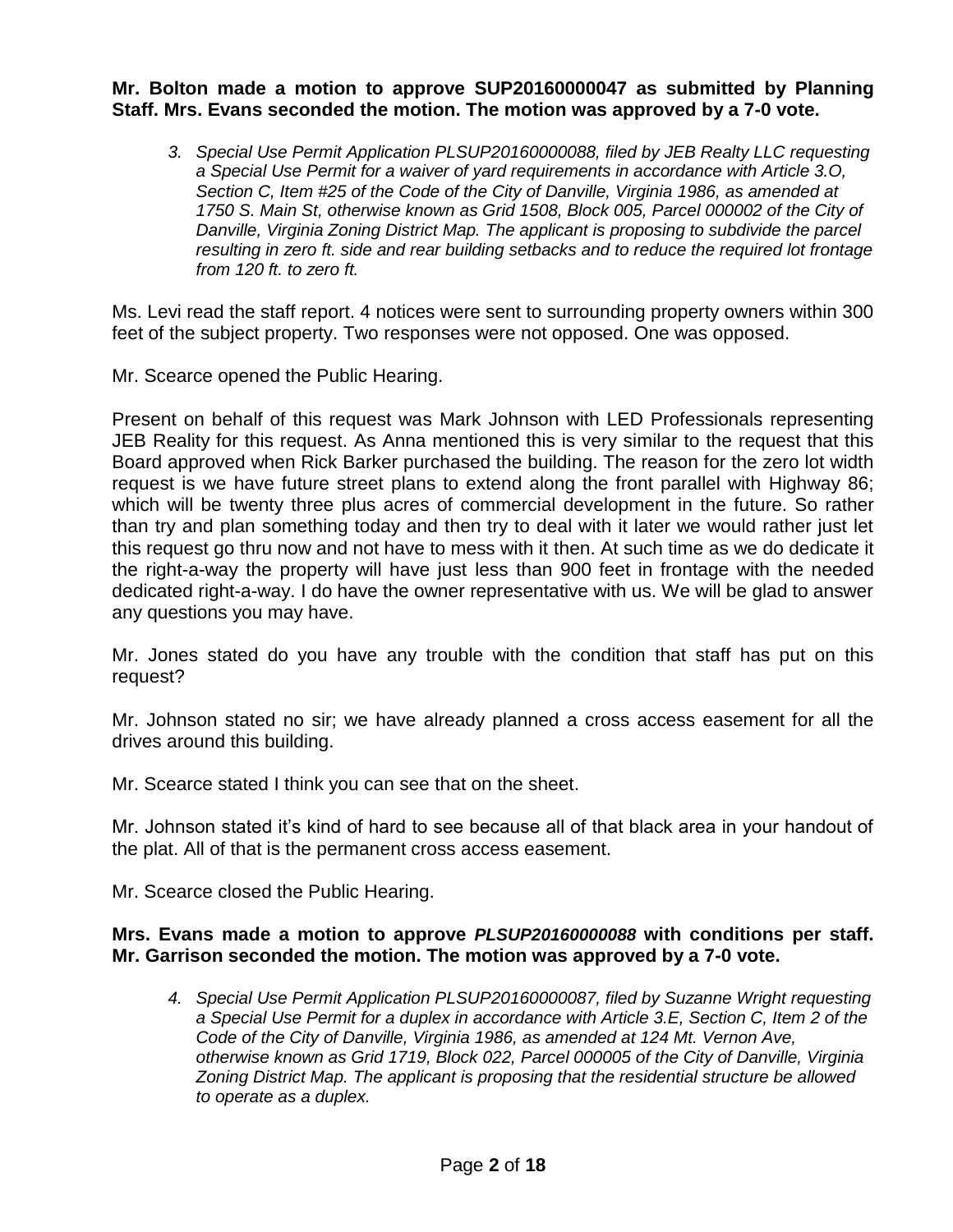Ms. Levi read the staff report. 42 notices were sent to surrounding property owners within 300 feet of the subject property. Thirteen responses were not opposed. Three responses were opposed.

Mr. Scearce opened the Public Hearing.

Mr. Scearce closed the Public Hearing.

Mr. Garrison stated I have a question and maybe staff can answer it. I walked back there and looked there are actually three units for electrical. Does anybody know what the third one is for?

Mr. Gillie stated my understanding is that it was a house portion for the center section that they wanted split off into the other two.

Mr. Garrison stated the reason I ask is there is a building back behind the house and I was wondering it that ran to that separate building.

Mr. Gillie stated we don't know for sure. We thought it was a house meter to split we haven't seen the layout on it.

Mr. Wilson stated where are we in the process? I know there are hands out there in the audience.

Mr. Scearce stated I have already closed the public hearing.

Mr. Sudduth stated I am the potential buyer for this house. I was just going to answer his question. In the back there is a shed that third panel goes to it.

Mr. Garrison stated it's not livable right?

Mr. Sudduth stated no.

Mrs. Evans I have questions about returning it from a single family to a duplex. How much is required?

Mr. Sudduth stated not much. From what I have seen the only major thing is a couple of the appliances. When the family that lived there before left they left a couple of random appliances but, it just needs a facelift on the inside. But as far as doors and everything it is set up. The major work will be in the roof and other than that it was pretty well prepped.

Mrs. Evans stated you plan to live there?

Mr. Sudduth stated yes, I plan to live upstairs and rent the downstairs.

Mrs. Evans stated it's an upstairs and downstairs opposed to a side by side?

Mr. Sudduth stated correct.

Mrs. Evans stated there is a door on the front and one on the side.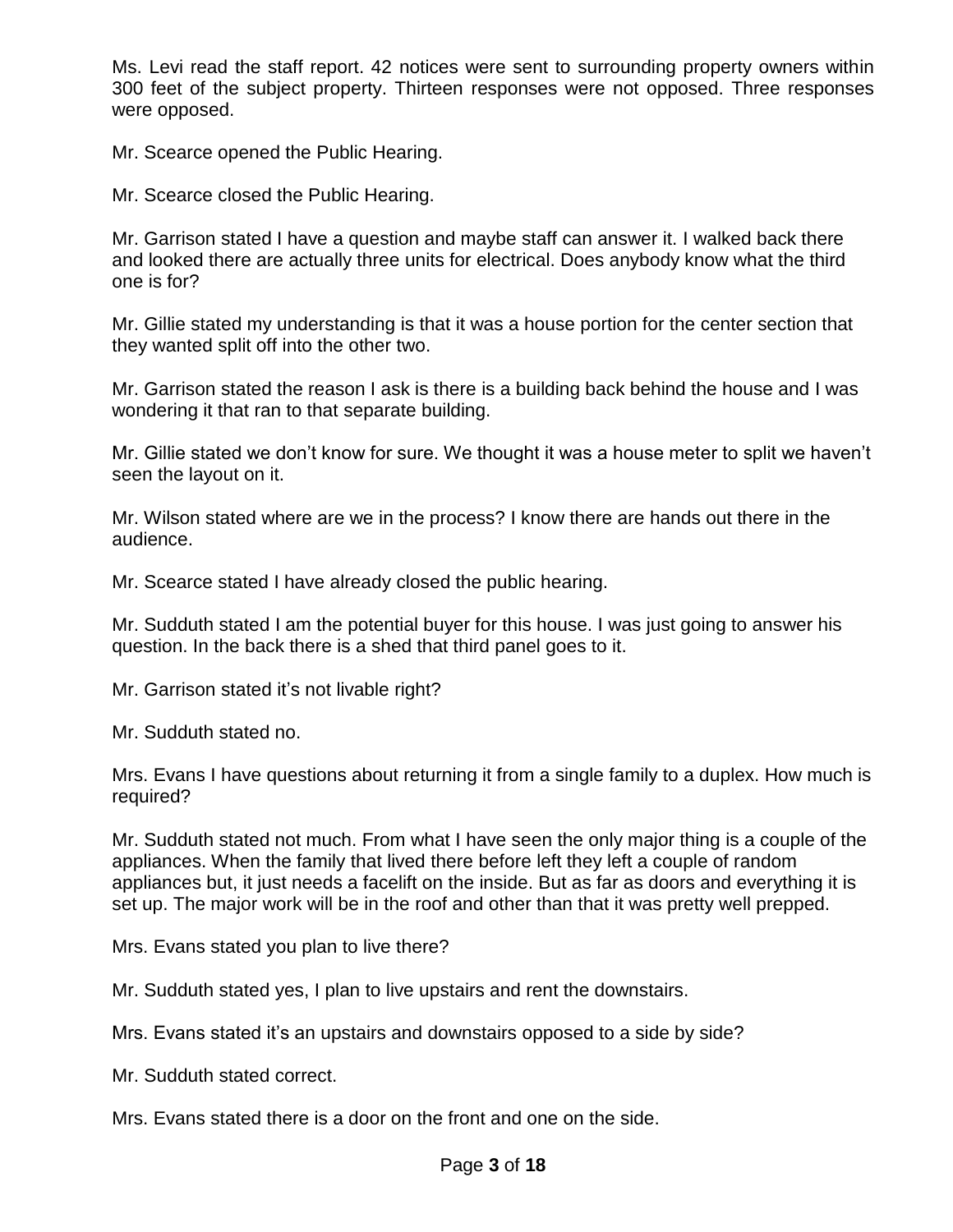Mr. Sudduth stated yeah, there is a door in the front and then right around the corner is another door on the porch under the awning. Then in the back there is another door where I would probably have to create a common space in the back where you can go upstairs. There are already two stairways in the house. So I would have to put another door on the back end inside of the house. So you could get upstairs if you needed to from the entry way.

Mrs. Evans stated so if you are living upstairs what door do you access?

Mr. Sudduth stated I would access either the back down or the side door.

Mrs. Evans stated so they front door is for the downstairs apartment?

Mr. Sudduth stated front or back. So it's three exterior doors if that makes sense.

Mr. Wilson stated I just always have my question of is the person that is requesting this in the room.

Mr. Scearce stated I think she is here.

Mrs. Wright stated I am here.

Mr. Gillie stated the panel that is in the house that is not feeding a house meter setup its feeding the building in the back. Is there a subpanel in the back?

Mr. Sudduth stated I think so I'm almost positive.

Mr. Gillie stated I didn't go in the back building; she went in the house itself.

Mr. Sudduth stated I'm almost positive that there is a subpanel in the back shed; as soon as you walk in, to the right. Then, there is a panel when you walk into the main house back door there is one there at the steps; then when you go down the steps its one in the basement. That is the three panels that I know about.

Mr. Gillie stated we knew the two panels were in the house but we didn't know there was another panel out in the separate building that's why we thought that meter was for a house set up.

Mrs. Evans stated we have the comments from the neighbors. Have you or Mrs. Wright approached the neighbors and talk to them about the duplex?

Mr. Sudduth stated I did not see the person.

Mr. Wilson stated I don't understand what you mean you haven't seen the person.

Mr. Sudduth stated I haven't seen any of the comments.

Mrs. Evans stated no I just mean have you approached the neighbors?

Mr. Sudduth stated I have talk to one lady that was in the yard one day when I was there looking around. But other than that I have not had any contact with any of the neighbors. I know a couple of people in the apartments across the street, directly across the street and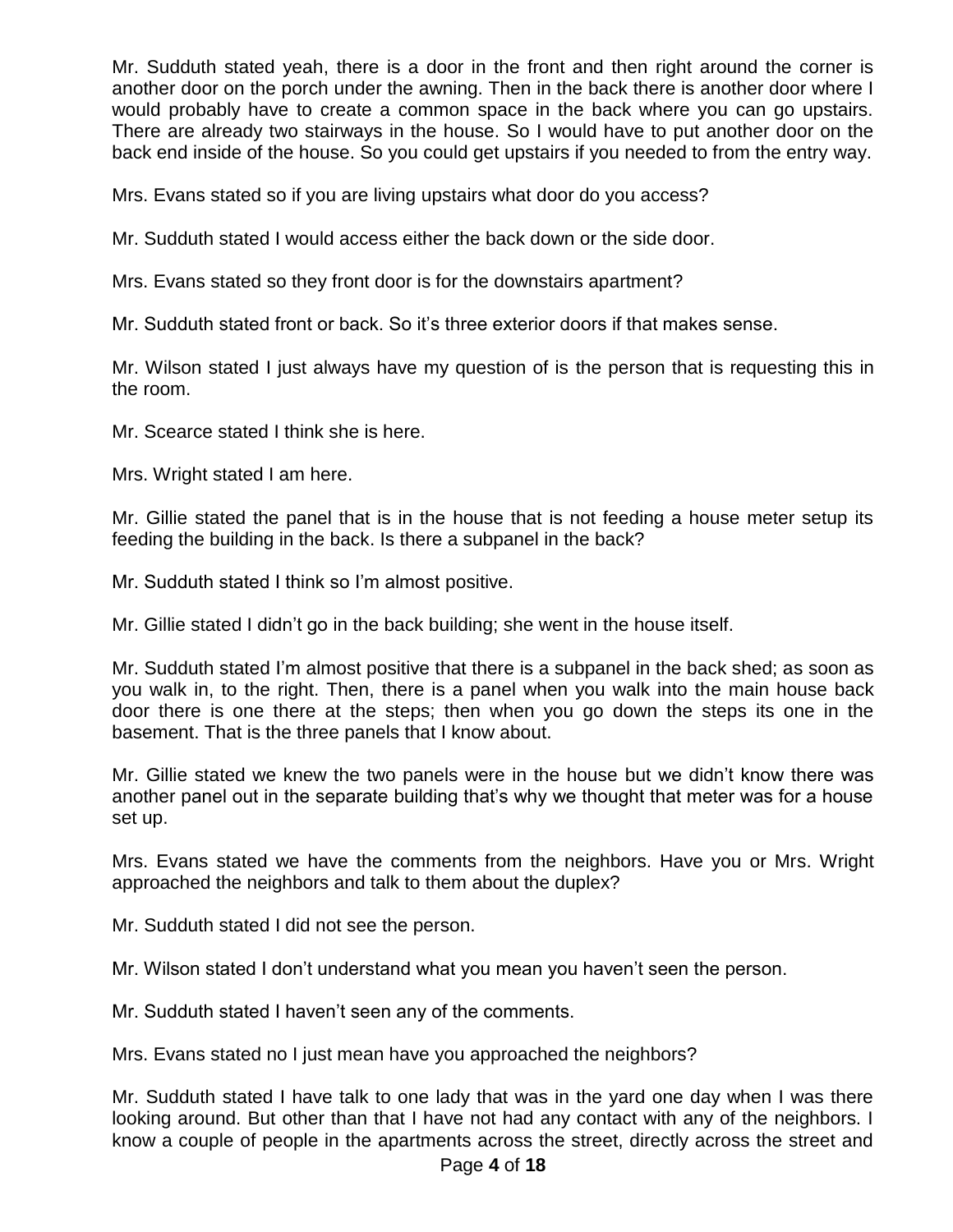the house to the right. I mentioned to them that I was the potential buyer for the house. Her biggest concern was obviously parking because that street is narrow to start with. But this house has a driveway. So for me to do a duplex obviously two vehicles will be present. So there is substantial amount of room in the front of the house for parking and then I also have a driveway.

Mrs. Evans stated how big will each apartment be? How many bedrooms and how many baths?

Mr. Sudduth stated two bedrooms upstairs and two bedrooms downstairs. They both have their own bathroom and kitchen. They are almost identical floor plans. They will end up being two and two. I would rent to one person. That's what I would be aiming for.

Mr. Bolton stated I have been in the property it is actually almost a mirror image. Do we know where it was built as a duplex originally? It is just laid out perfectly.

Ms. Levi stated we don't have an original floor plan. I was in the house also and I saw the same thing. It looks like it had to have been. But I haven't seen and original floor plan and from the street file it was only evident to me that it has operated in the past as a duplex.

Mrs. Wright stated I can probably answer that. I inherited this property from my parents. They bought it from a gentleman by the name of Mr. Pierce. My parents lived next door to this property for many years. My mother loved this house and always wanted to move next door. When it became available Mr. Pierce the owner sold it to my parents and he had single women living there for many years. So as far as I know the only think my parents did to it to make it a single family dwelling was to cut a door in the basement. So that they could get upstairs without going out onto the porch. So basically it operates well as a duplex and it has done so for many years now.

# **Mr. Dodson made a motion to approve PLSUP20160000087 with conditions per staff. Mr. Garrison seconded the motion. The motion was approved by a 7-0 vote.**

*5. Rezoning application PLRZ20160000089, filed by Gus Dyer requesting to rezone from A-R , Attached Residential to M-R, Multi-Family Residential parcel ID #58991, and to rezone from OT-R, Old Town Residential to M-R, Multi-Family Residential Parcel IDs #50393 and #50394, otherwise known as Grid 0715, Block 011, Parcels 000028, 000006, and 000005, respectively, of the City of Danville, Virginia Zoning District Map. The applicant is proposing to rezone to allow for consolidation and development into apartment units.* 

Ms. Levi read the staff report. 53 notices were sent to surrounding property owners within 300 feet of the subject property. Ten responses were not opposed. Fifteen responses were opposed.

Mr. Scearce opened the Public Hearing.

Mr. Scearce stated we can still listen to the comments.

Mr. Whitfield stated yes you can still listen to the comments then determine whether you want to table it.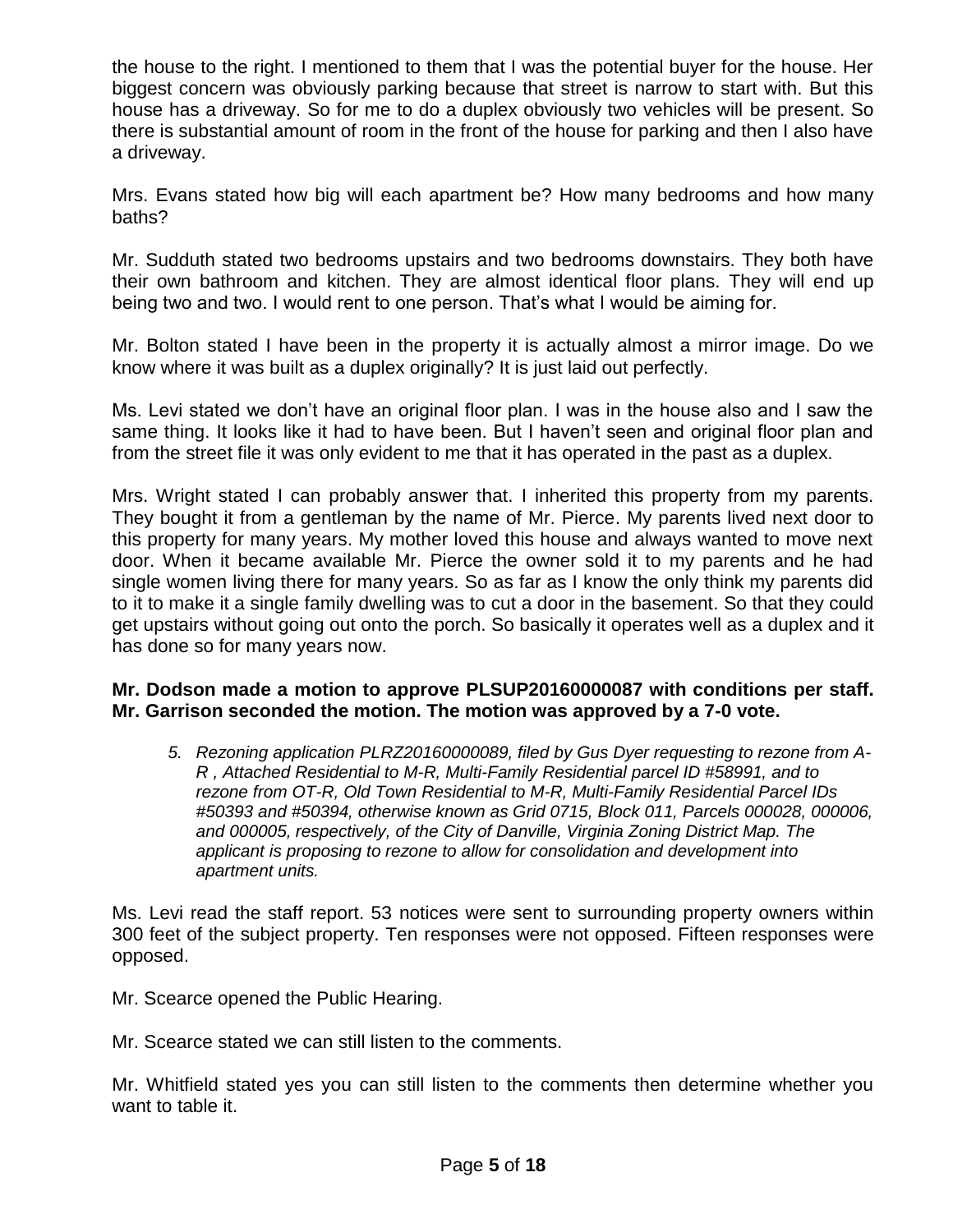Present on behalf of this request Gus Dyer, the applicant.

Mr. Dyer stated I have some information to pass out to you all. I apologize for lack of information that I have been able to bring before you. I thought that was pretty much what this meeting was for, for me to answer all the questions that you have beforehand. I do have LED working on a site plan for the project. The problem I am having is that all of that cost a lot of money and so I really need a little bit of feedback here, so I can see if I will proceed with this project. I would like to go ahead and have you all comment on it and have the public comment on it. The paperwork work that I presented to you all on the front page you will see a small plat and front elevation. This is Westover Drive toward the front of the park. It shows a 24 foot wide drive going down the side and with 4 park spaces in the front. This building here is a duplex it's approximately 48x26 and if you will look at the next page you will see a drawing, a floor plan for the unit. They are approximately 850 square feet two bedroom, one bath. These will not elaborate or as expensive as the buildings in Oak Park. I have had several people come by that have needed something a little bit more entry level. So I am at this point proposing two units. The lot itself, I don't know if it is one lot or two lots. Kenny says it is consolidated by use of the one lot because there is actually one house that sits on two lots. The legal description is still listed as being two separate lots and when we purchased it, it was purchased as two separate lots. Regardless under the OTR Zoning Regulations the lot could be set back under two fifty foot lots and two single family houses could be built in place of what is there now. So the difference between two small single family houses and a duplex to me doesn't seem like much of an issue. This is actually a two phase request. One phase is depending upon the other phase getting approved. If you will turn to the next page you should have a map, if you will look where it says for the property that fronts on Westover Drive, Do you see where it says 907? Then you go over and you see the house that sits on 907 and you will see that it also sits on the adjacent lot to the left. Those are actually two lots. Those two lots run back to triangular piece of property located on Fairview Avenue. The property on Fairview Avenue is already zoned AR which is attached residential which is the same zoning category as the villas in Oak Park. The intention originally was to incorporate both of these lots into Oak Park. The demographic on this triangular piece is very challenging. It was basically unusable for the AR because AR is really sort of spread out. In order to get flat areas where you can build it was inappropriate for that use. So what we are attempted to do then is to get it rezoning multi family. The difference between AR and multifamily is that AR doesn't allow one unit to be on top of another. AR would be town houses and OR multi family style apartments. That parcel contains a little over three acres so with regulations in the AR we still would be able to build 23 units on that property. If you will turn to the next page, if you will look right toward the triangular piece you will see that it is basically the foot print of the building that I have proposed for the apartments. Like I said the apartments are separate from the duplex on Westover but they were going to be linked together. So what I wanted to do was show you what part of this parcel we are talking about. The issues we are dealing with are the new storm water regulations and if we can keep the footprint of this development under one acre than we won't have to worry so much about storm water management regulations. When I met with Mark Johnson the other day he was telling me about another project he was working on and because the project he was working on was 1.09 acres that kicking him into the regulations for the storm water management and it increasing the cost of the developing the lot by 144,000 dollars. So I can tell you right now if it cost 144,000 dollars acre you are not going to see anymore development in the City of Danville because you can't afford to develop at that price. Either the regulations are going to have to change or people are going to have to get creative. That's what I'm trying to do instead of spreading the 16 units out like we have in Oak Park. Let me give you a little background on Oak Park I have been working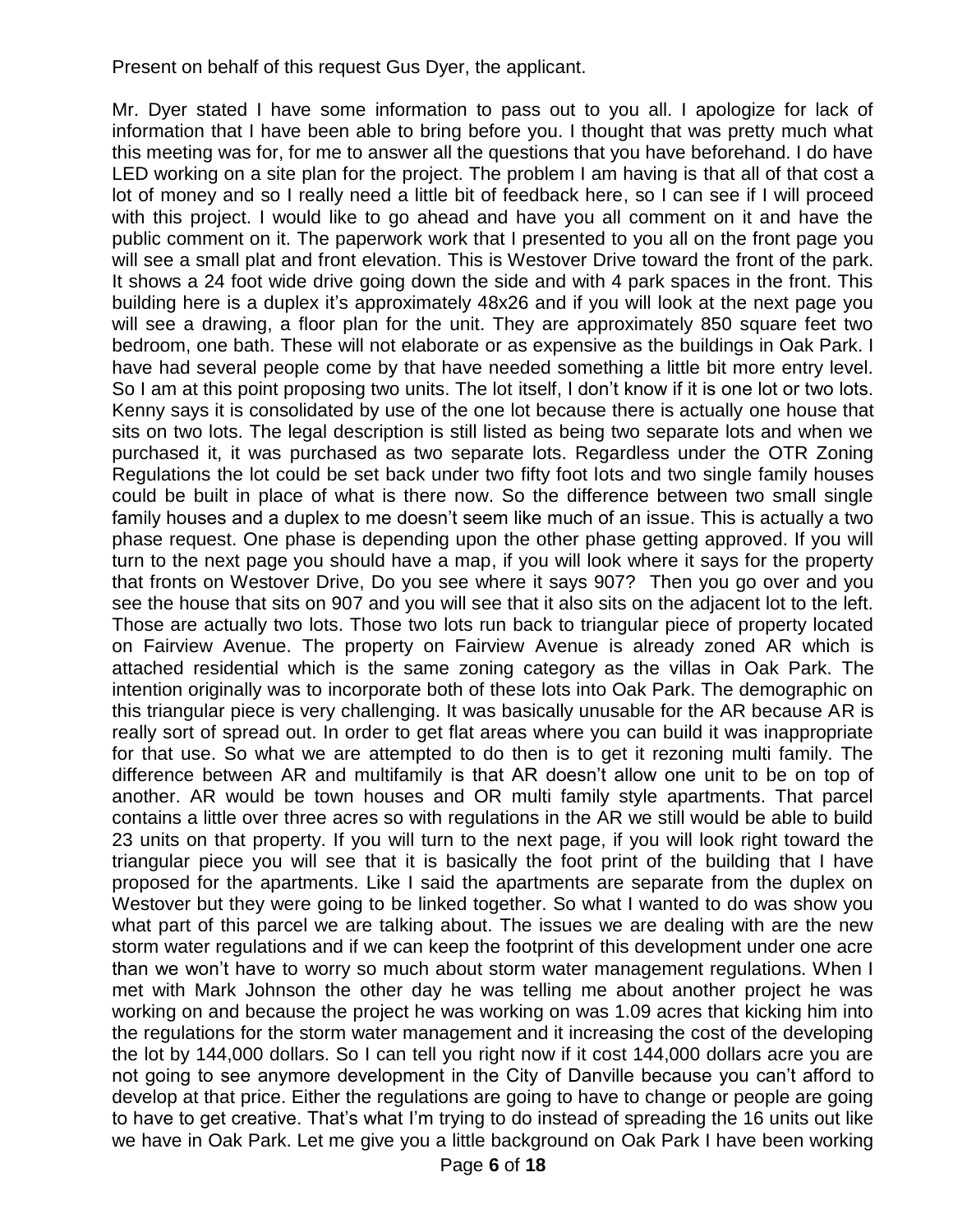on it for the last eight years. Actually, I worked on it eight years prior to when we started construction. We started construction eight years go so I have spent 16 years of my life on Oak Park. It's going through this and getting plans drawn up and getting the financing in place. I don't start a project on a whim. Oak Park we are constructing our final four units right now. I hope we will have the last ones finished by June. Those units have been under contract for over a year and we have been completely sold out since the project started eight years ago. We have had one resell so the people that brought the units there love the units they want to stay there. I was going to tell you I have had twelve people call since January but I had someone call me this afternoon and said she had two clients she wanted to bring by I told her sorry I don't have anything available. The demand for this type of unit is very high. The demand usually comes from older couples or older single people who have large homes where they have raised their families and they want to downsize. The units themselves are approximately 1200 square feet two bedrooms and two bath. The floor plan of the proposed apartment building is actually a little bit larger than my smaller condos. So these are sizable units they will be priced at \$1000 a month plus. People say well who is going to rent those? I have absolutely no problem renting my condos for a little over \$1000 a month. I could probably rent ten more if I had them available right now. The need for this is huge because this type of housing is very scarce in Danville. If you will turn to the last page there is a picture of apartments at the end of Westmoreland court. I would say those are the only apartments in Danville that are comparable for what I am proposing and they have ten units. In this entire City of Danville there are 10 units of that time so I'm proposing up to 16 more it may turn out to be only 12. On this sheet as well I included the picture of Oak Park in case some of you are not familiar with it. This is a very nice project I spent 16 years of my life working on it I don't intend to in danger it's desirability in fact I am keep four units there as lease units. I certainly will make sure that will protect our property values. The picture at the bottom of the page I am actually standing at the site of the proposed apartment building back towards Oak Park. If you will look right here you will see the roof line of the closest building you don't even feel like you are 200 feet off of Riverside Drive. I know that we have some concerns from some folks; I have had people call me about it. I have been able to talk to them on the phone I think I have been able to address most of their concerns. For those folks who didn't have that opportunity I'm happy to answer any of their questions. Let me get back to the point of it being a two phase project in order to access this triangular piece we have to come off of Westover Drive. If you will look on the map where I showed you, there is no way we can come off of Fairview Avenue. I had some engineering work done to see if we could get off of Fairview Avenue and it was about \$400,000 worth of dirt we needed just to create a land bridge to get to something in this building. So the only way to access this property is to come off Westover Drive. Those lots are 500 feet deep on Westover down to the triangular piece; because we have to keep this under one acre for the entire footprint for the project that include the driveway. Where you see these two lots where the triangular lot is that's pretty close to where the building is and that is indicated by the site plan that I have provided you with. Other than the building and the parking that it is going to require the rest of the property is going to remain naturalized it's not going to be its not going to be graded out, I think if you stood along Westover of Fairview you wouldn't even realize anything was back there. I'm here to answer questions if you all feel like you need to table this whether they can generate a site plan in a month I don't know. But if we could get some feedback that would help us and guide us in how you would like to see the site plan materialized.

Mr. Bolton stated do you anticipate having elevators?

Mr. Dyer stated yes. Actually with a four story building an elevator will be required.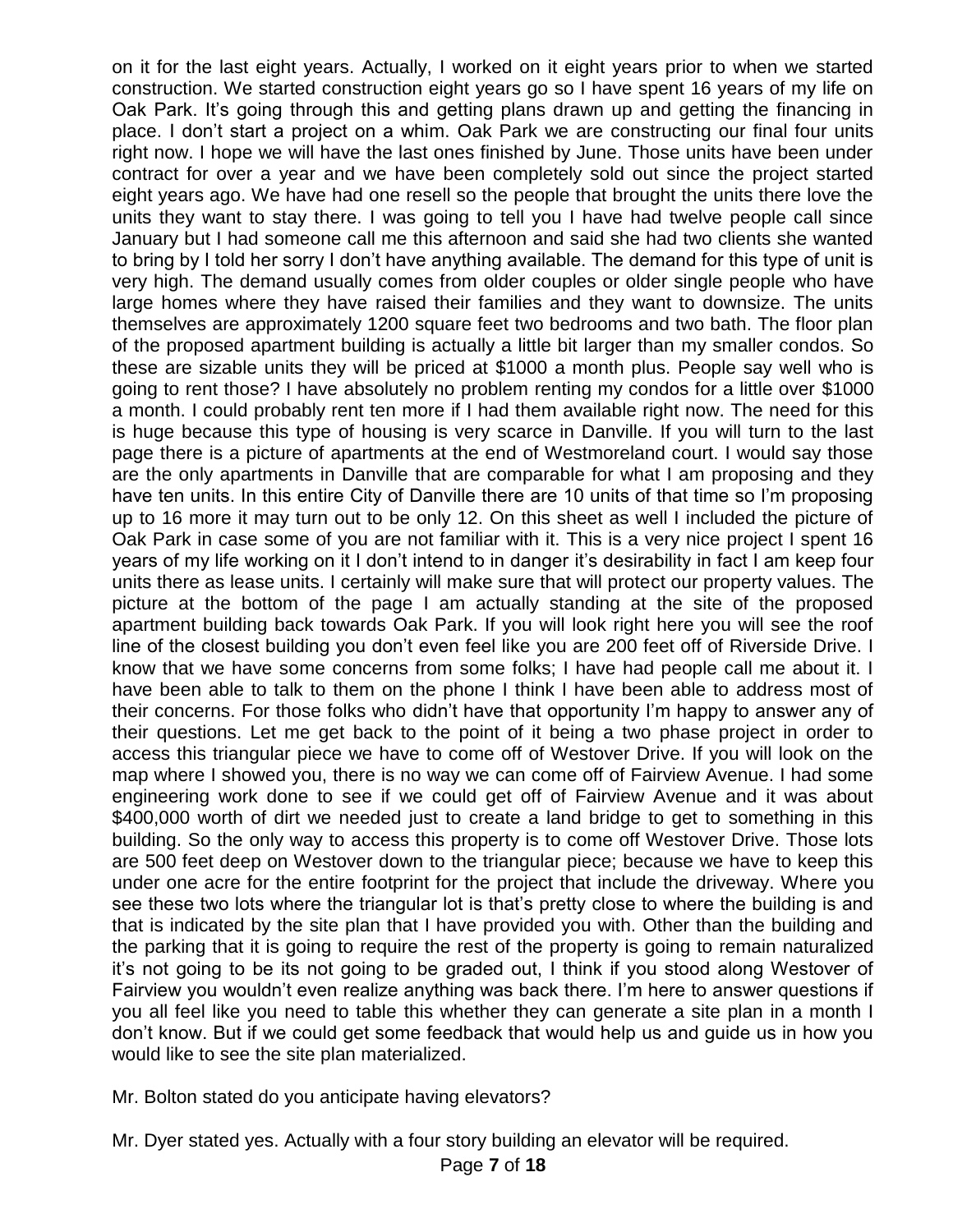Mrs. Evans you said if you were in the woods you would have no idea the apartments were there; but you would have to get rid of those trees to be able to build it.

Mr. Dyer stated for less than one third, the back of the lot where the drive will come through has already been cleared. So there are really no trees there. It's not unit on this piece of property that there are trees. We are anticipating that the footprint that is actually going to be where there are trees is going to be probably about two thirds of an acre which is the size of a single family lot. To our advantage it is economically feasible, as well as environmentally friendly to disturb as least amount of property as possible. The more you disturb the more storm water management we have to have in place. So if we can leave the trees and grass there all the rain water gets sucked up into them.

Mr. Scearce stated it sounds like a nice project.

Mr. Wilson stated just for clarification, so you say its two phases. What is this here?

Mr. Dyer stated is Westover Drive.

Mr. Wilson stated is you will look on the first page that is what is on this lot now.

Mr. Wilson stated okay I get that. Does the road go past it?

Mr. Dyer stated this is how it would be laid out, this is Westover Drive. This is the structure we are proposing. This is a duplex that is two units.

Mr. Wilson stated I'm asking to get into the apartment complex where would there be access from? Would the complex connect to the Oak Park?

Mr. Dyer stated no, we are estimating the floor level for the bottom unit will be 15 to 20 below the floor level for the closest condos. So it's actually going to sit down in a valley.

Mr. Scearce stated does staff have any questions for them. How do you feel after the additional information was provided?

Mr. Gillie stated without the site plan we still need more to go on. We think it is an exceptional idea but based on the concerns of the neighbors we need more.

Mr. Scearce stated you still feel like you need a site plan?

Mr. Gillie stated yes, we need a little bit more information.

Mr. Dyer stated can I ask you what more do you need?

Mr. Gillie stated we would like to know exactly how the building is going to sit. The floor layout, is this something you are going to condition? Are you willingly to proffer that this is how the layout is going to be?

Mr. Dyer stated are you requesting certain setbacks or as long as we meet the minimum's?

Mr. Gillie stated as long as you meet the minimums I'm not requesting anything beyond that.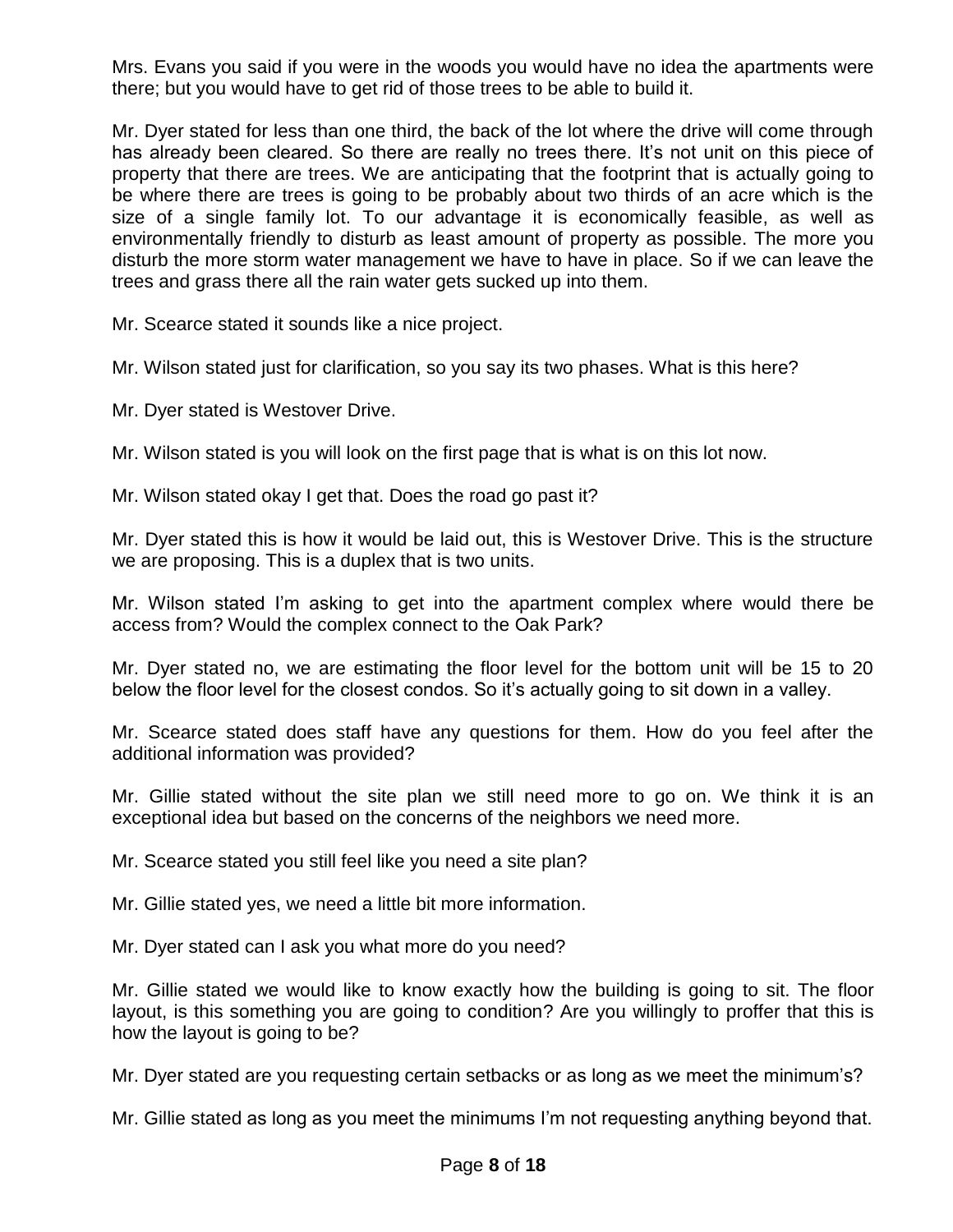Mr. Dyer stated you know we are going to meet that. We are not going to submit a site plan that doesn't meet the rules and regulations.

Mr. Gillie stated well, I would like to see the landscaping, I would like to see the buffering, some of the things that usually come up at this meeting.

Mr. Dyer stated what I can tell you are that the only part we are going to disturb is exactly what we need to put in the building and the parking lot. So to denude in order to make them green spaces back again it's probably not going to be on the table. If that is something that you are going to require we are probably going to pull the plug right now. Like I said once we get over that one acre all hell breaks loss. If what is there now is agreeable, the only thing that would change is if you wanted landscaping around the building itself I mean that is not going to affect the neighbors in anyway. They are going to have 100 feet of trees in between the landscaping and where there property is anyway.

Mr. Wilson stated so you are currently having LED do a site plan?

Mr. Dyer stated right. But we are in the preliminary stages of it.

Mr. Wilson stated they would come about today whether we were meeting or not?

Mr. Dyer stated yes. Like I said what I need here is some feedback because at this point I can pull the plug and walk away with a lot less expenses. I have Jeffrey Bond and Solex designing the building and that's \$5000 to do that. If I don't get some positive feedback then I can save myself \$5000.

Mr. Wilson stated I think the only issue for me is that we don't really, at least I don't know what positive feedback to give without having more detail clarifying we are going to do this, we are going to this and this. Part of our job here especially since we have a lot of neighbor questions and some of those are actually in your other property. Without having something that we can kind of verify by. It's very difficult for us to know exactly what we are talking about. I understand your concept there but our job is to kind of sort this stuff out and I hear them saying they still need more information.

Mr. Dyer stated I realize that a picture paints a thousand words.

Mrs. Evans stated perhaps we could hear from the neighbors and then we could give feedback to you.

Mr. Dyer stated other than the people that live in this complex; I don't feel like the people on Westover Drive are going to know this complex is even there.

Mr. Scearce stated let me get some more questions in and we will call you back up.

Mr. Jones stated Gus is this your layout?

- Mr. Dyer stated yes.
- Mr. Jones stated I thought you said two bedrooms and two baths.

Mr. Dyer stated no, two bedroom one bath.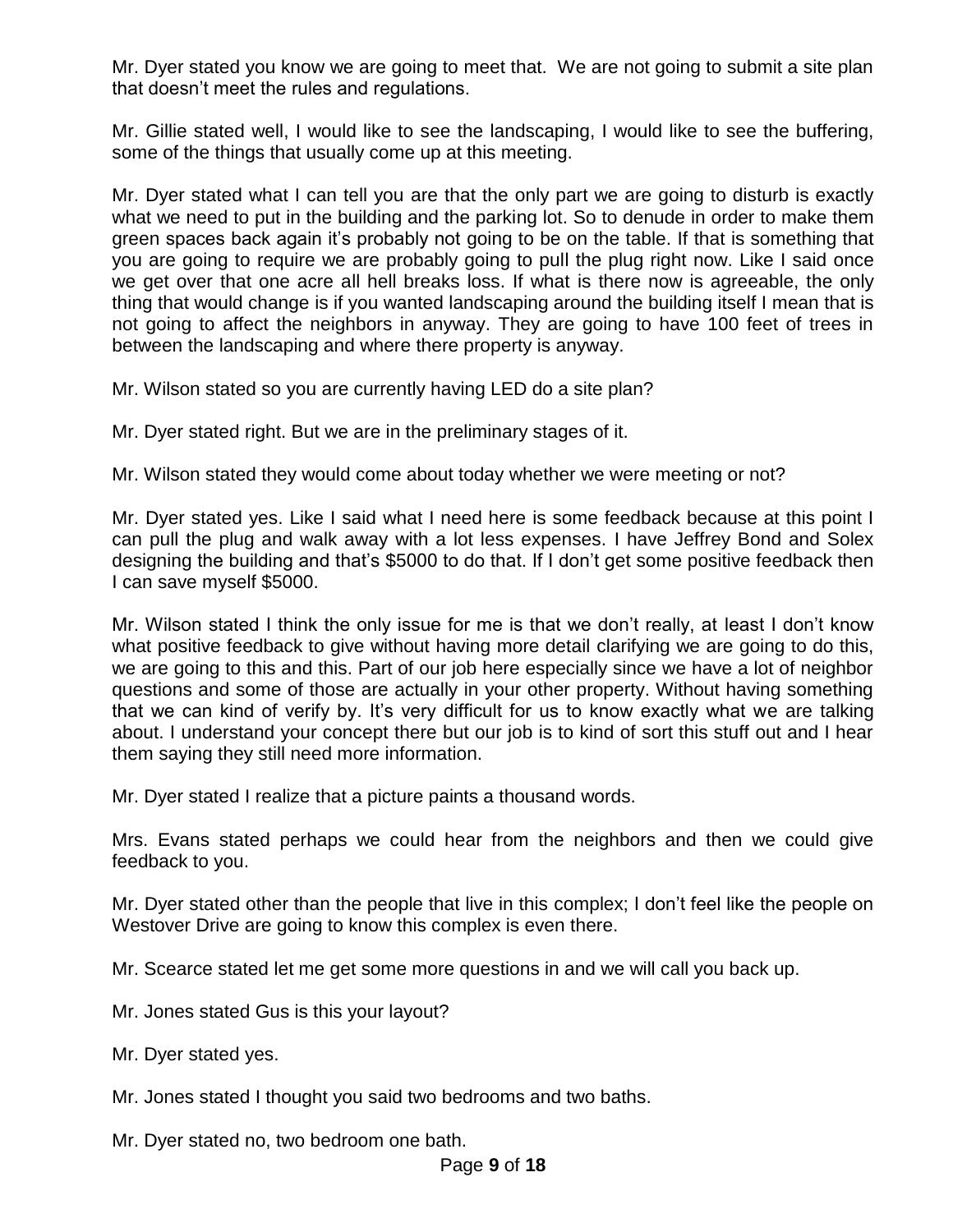Mrs. Carolyn Blair stated I live at of 101 Naples Street. When I walk out my front door I am facing this large lot on the corner. I haven't had the opportunity to see what he is presenting there. I didn't get how you are planning to get people in and out of that bottom are you planning to come on Fairview Avenue?

Mr. Dyer stated no we are coming into Westover Drive.

Mrs. Blair stated we will object to any entrance into Fairview Avenue and anyone that travels that would know that it is a wreck waiting to happen every day.

Mr. Dyer stated okay, this is the property that I purchased on Westover. We will enter Westover here and come down this way and the building will be approximately right here.

Mr. Scearce stated lets go on.

Mr. Dyer stated she asked a question.

Mrs. Blair stated the one that you said you are going to build on Westover will actually be down here on this lot.

Mr. Scearce stated ma'am let's keep it this way. He is already got a plat being worked on and we are probably going to table this anyway for more planning to see how things will be laid out.

Mrs. Blair stated I think a plan would help and I would like to see. I know this lot he is talking about it is a gully basically. I also know that many of the people in the development say that Oak Park is a very pretty place. The purpose it was built for the elderly citizens are very pleased with what it is now. We were very upset when we got this letter. I went down and seen one of the ladies and she said you don't understand, I have talk to Gus he is only going to build one little building up on Westover Drive and it's not going to involve us one bit. I thought alright if that is what he is going to do. I didn't understand the 3.7 acres in the big lot and then these two little lots up there.. That's why I am here today I don't understand that I think the people Oak Park have been misled.

Mr. Scearce stated maybe they just didn't understand the whole concept.

Mrs. Blair stated well, what he told her was we were looking at the map wrong. Well I don't know how many ways you can look at this map up here, which is what we all got.

Mr. Scearce stated what we are going to do is try and get a plan and map for you. What I would recommend is if you would have a conversation with a few of the neighbors.

Mr. Dyer stated I have had conversations with the neighbors. Also, in their home owners association agreement there is a clause in there where they acknowledge that I have an additional parcel next door and that they will not interfere with my ability to develop that parcel.

Mrs. Blair stated I had questions about his plan. But based on what he has told us today his whole ball game has changed. It says in there that the property borders multifamily dwellings. I don't know of an apartment house in the whole area. I guess the project down by Westover down by Avis down in that area I guess that could be considered that. But I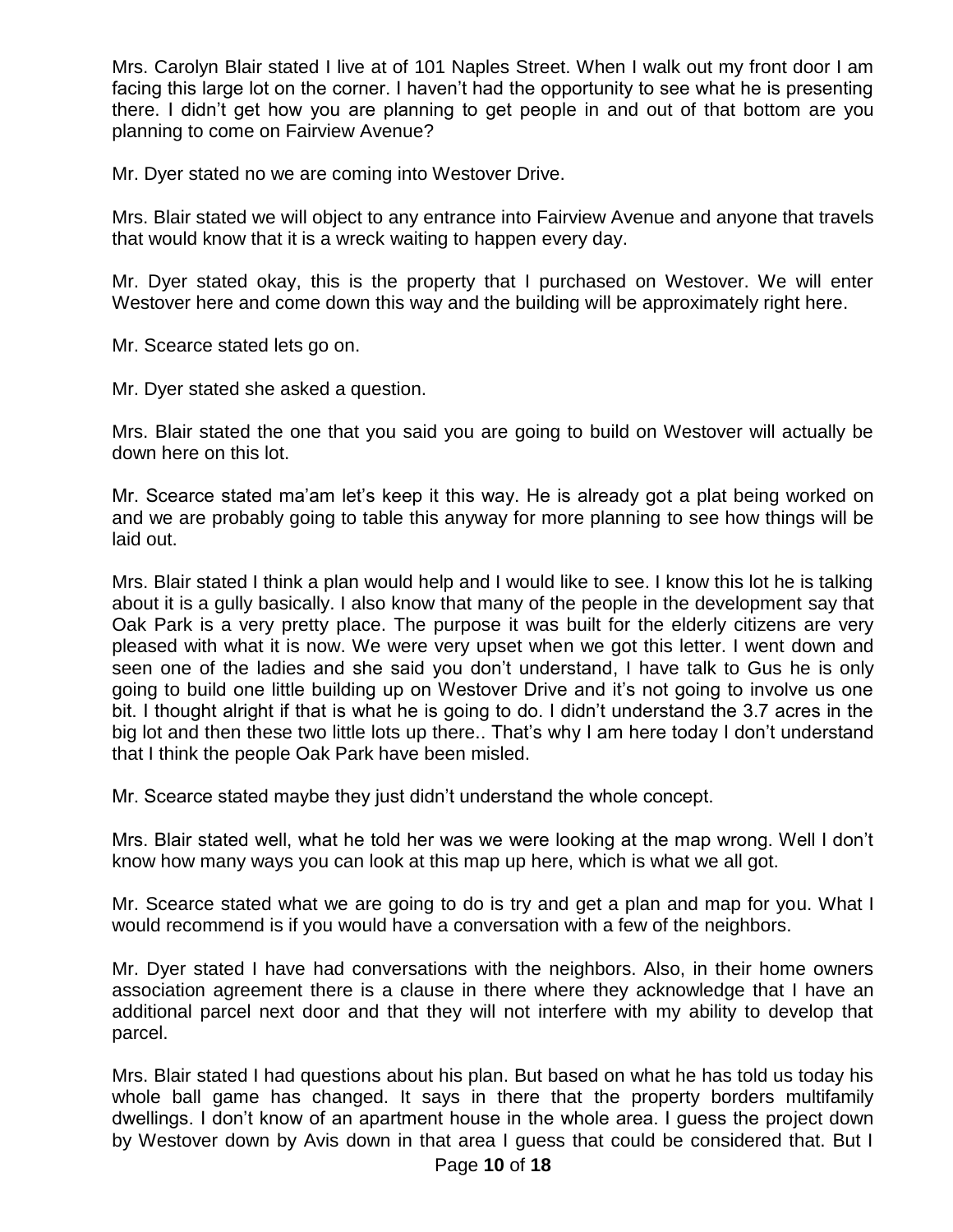don't know of any apartment's buildings that border it or in that area. My neighbors and I haven't been able to figure out where that would be. Also, it says ingress and egress into Westover and Fairview Avenue we oppose Fairview Avenue. In fact, when he put the original park in I had the same question then and I talked to Mr. Gillie and he ask me to write the letter from my neighborhood and I did. He fixed it to where they were in and off on 58.

Mr. Scearce stated there will be no entrance and exit on this property from Fairview.

Mrs. Blair stated the traffic is says moderate to high and the traffic was very high. Since then they have had Fairview church has increased their kindergarten to a daycare so we have traffic from that and I would say it's very high. On Westover where they have added bike lanes and there is no sidewalk. I don't know anybody that would let their child walk on that street even to the school two blocks away. Since you have decided to table it and get more information. Will we get another letter?

Mr. Scearce stated yes there will be another hearing.

Mrs. Blair stated alright thank you.

Mr. Ed Polhamus, Chairman of the Danville School Board. Mr. Polhamus stated we did receive the same letter because Park Avenue School property is just barely within the 300 foot radius of the property in question. At our meeting last Thursday evening the members of the School Board vote unanimous to respond with no opposition. The only public statement that was made was made by me and it was to simply say that if the apartments would be approved it might attract young families with children and we look forward to the opportunity to educate them at Park Avenue or other schools in the City of Danville. For what I have heard today I think the issues might not be relevant to the schools but I did want to explain our letter.

Mr. Scearce closed the Public Hearing.

Mr. Wilson stated obviously some kind of plat layout or placement is the kind of things we really need to have to have a legitimate discussion about where it is on the property. That needs to go in the hands of the neighbors and we need to something so that we can make a wise decision. You know this may turn out to be a fantastic project and all the neighbors may things its wonderful and I think that is a possibility here but the thing is its just almost impossible for us to make a wise decision based on the information that we have. So the question to me is either we reject it or table it and give the opportunity for that to happen.

Mr. Scearce stated I think it looks like a good project and a nice place in the City. Being in the real estate business I can see what he is doing I can understand it pretty easily and also see how people cannot. That goes to your point I think if we had a plat that would cut back on a lot of the concerns that people have. A plat could show in black and white this is the entrance in this is the exit out. We are not messing with the trees it's going to be all wooded; its going to be buffers you won't even know it's there that type of thing.

Mr. Wilson stated this is significant opposition that we have; given comparison to other things that we do. Then, if they are opposed as least they are opposed to something that they know exactly what it is as opposed to just a general thing.

Mr. Garrison stated I would agree with those two cents.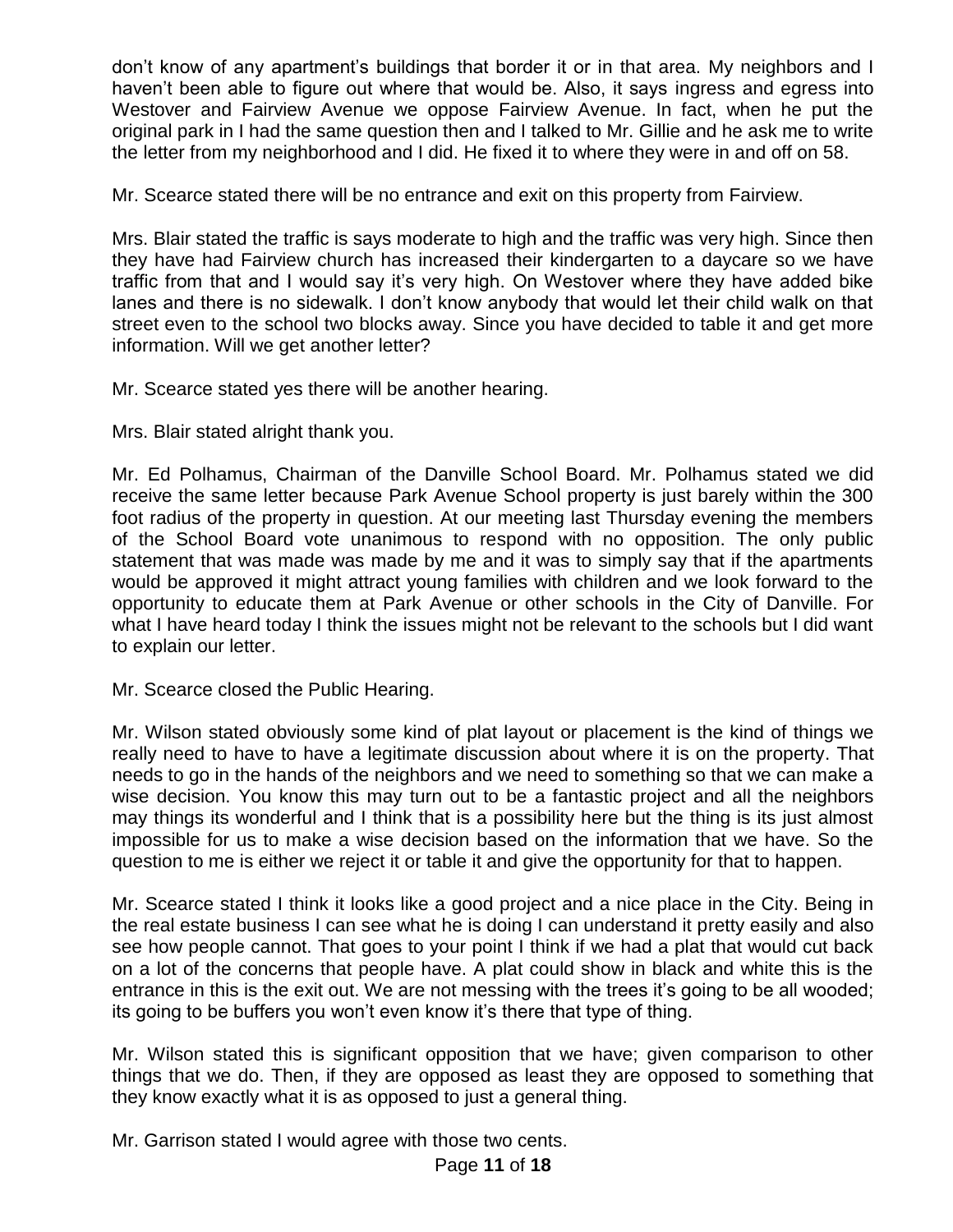Mrs. Evans stated I agree as well and the fact that the Planning Department requested this and does not have it.

Mr. Dyer stated they didn't request it until day before yesterday. Kenny called me in his office and said do you have a plat and I said I didn't know I needed one. You all have passed projects in the past without a plat.

Mrs. Evans stated he called you on Saturday?

Mr. Dyer stated when did we meet?

Mr. Wilson stated we got our packets through email a good while ago.

Mr. Dyer stated Mr. Gillie only questioned me about my plat until what day was that last week.

Mr. Wilson stated it don't matter the bottom line is I can't make an informed decision we have got neighbor opposition that because really they don't know what's going on it just seems prudent to table this and give that time and then we can deal with the real issues.

Mr. Dyer stated well.

Mr. Scearce stated I have got the public hearing closed.

Mr. Dyer stated the question if I submit a plat that meets all the zoning requirements that is going to be setbacks. Are you going to have objection to that? If there are the possibility that you will have objections I would like to know what they are now so that we can make sure we don't have to come back a third time.

Mrs. Evans stated I'm not sure I can object to something I haven't seen.

Mr. Dyer stated well what I am saying is what would be submitted would be a building that meets all the requirements as far as setbacks.

Mr. Scearce stated I think we need to see and entry and exit, egress and ingress showing the buffering and things so that it will answer the neighbor's questions.

Mr. Dyer stated but there is not feedback as far as where you feel like it should be.

Mr. Scearce stated the building itself?

Mr. Dyer stated I have to submit it and then you all can go yay or nay and then you all can tell me well we would like to see it sitting closer to Westover Drive or we would like to see it sitting further to the East or further to the West.

Mr. Wilson stated well the professionals you have working you have hired these people and Jeff and this people do what they do. I think it would make a difference if we had a sense of their ideas.

Mr. Dyer stated but no feedback as far as what you think it should look like?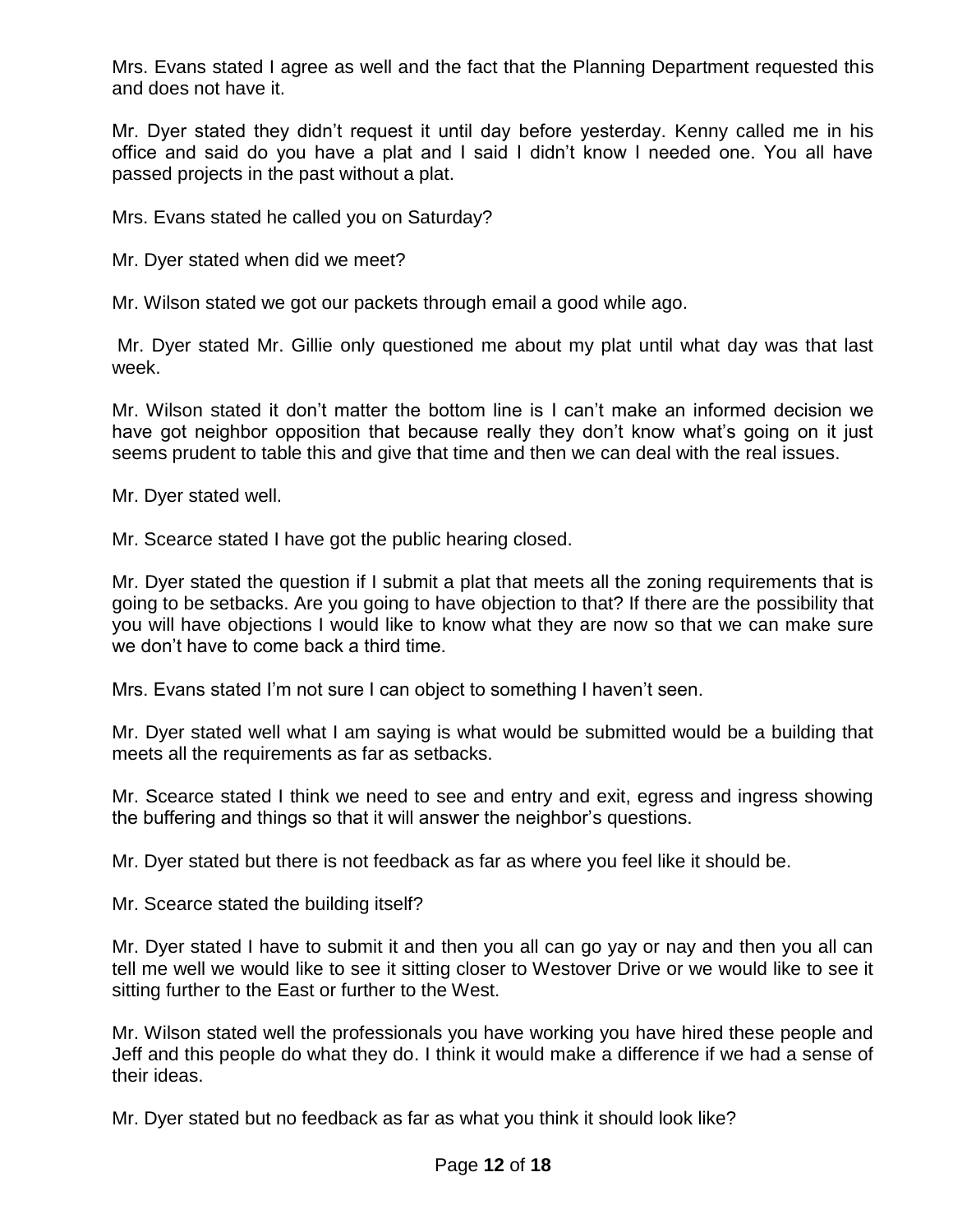Mrs. Evans stated what do you and your professionals think it should look like?

Mr. Dyer stated because it is a very challenging site I have told them to try and minimize the amount of site work that would need to be done to get the building constructed. From one corner lot I have a slope like this and then one has a slope like this let's go with this corner lot because this requires less foundation work and less fill. So that's how they are doing the design. If in fact I come back with that plan then you are like well we sort of like this but we would sort of like it better if it was sitting fifty feet further to the East or to the West.

Mr. Scearce stated personally I don't think that's our decision to make. We look at zoning issues.

Mr. Dyer stated right and that's what I'm here with to basically ask you all if you feel this is an appropriate place for a multi-family household? To tell you the site plan is going to comply with the City's rules and regulations and if that's all you care about. If you are asking for proffers or some other conditions placed on the project I would like to know that now if I can.

Mr. Bolton stated you mentioned just for feedback the La George with if that's what you are planning on I know from real estate that that would be a wonderful project. The La George stays full. There is a waiting list. But I think we need to know that for sure you need to bring us something that is certain.

Mr. Dyer stated I am going to tell you right now if you are telling me that I have to come up with a \$5000 set of plans for you to tell me yay or nay I'm going to drop the whole project. I can't spend \$5000.

Mr. Bolton said you said that's what you're going to do.

Mr. Dyer stated I have said that what else do you want me to do write it down and sign it?

Mrs. Evans stated we are asking for your best site plan.

Mr. Dyer stated as long as it meets the City's rules and regulations you all will be comfortable with that?

Mrs. Evans stated I'm not going to say that.

Mr. Dyer stated tell me if I submit something that meets all the City's rules and regulations what you might object to.

Mrs. Evans stated I can't know until I see it. I honestly don't know what I will object to until I see it.

Mr. Wilson stated also part of our job is not just whether we like your plan; part of our job also is to respond to neighbors who will be looking at that plan. Our job here is to really sort through the issues of any facility. It's really not any different than the car wash that we dealt with for a while. We had to sort through the multi issues that we had with that.

Mr. Dyers stated they mentioned that they sent out 53 notices. We had one person here objecting.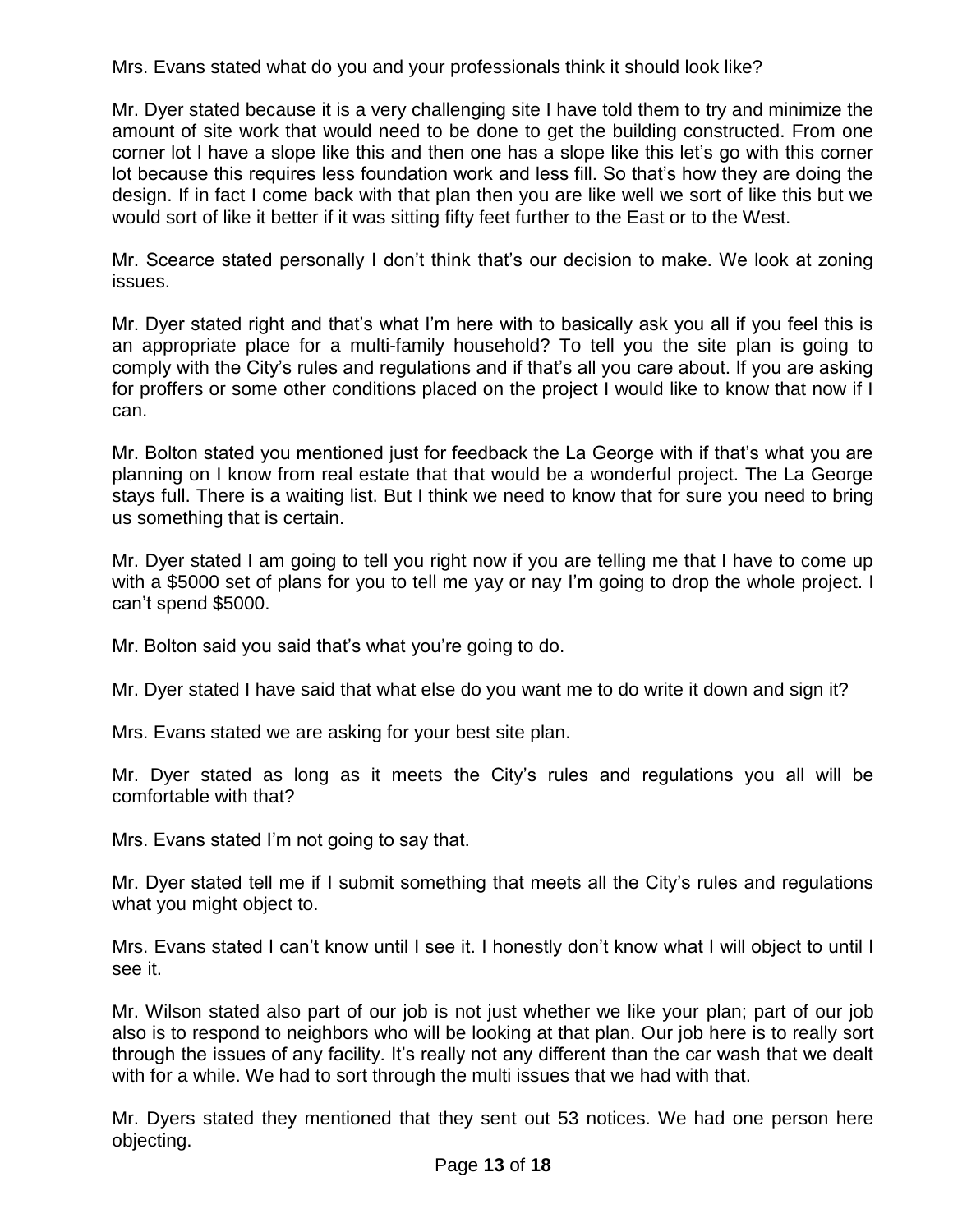Mr. Scearce stated we have a lot more here.

Mr. Garrison stated can we ask if there are others in here that actually live in that area that object.

Mr. Dyer stated we have some folks here and she said she didn't have a problem with it.

Mr. Scearce stated let's get back to where we were. I had the public hearing I allowed everyone time to speak. We as a Commission I think we agree we need something other than I'm sorry but this little black dot is hard to see. This little black dot is hard for us to see and maintain where the drive is coming in. I can visualize it but I think a lot of people have a hard time. To me that's the simplest thing I don't know how detailed the city requires the site plan to be.

Mr. Gillie stated we have standards in the code that they are supposed to meet for the site plan. The concerns that were raised today were access to Fairview, number of units, how the building is going to be located, I'm not going to look at where it is placed on the lot as long as it meets the setbacks. If we are not going to access from Fairview the plans shouldn't show that. If it is only going to be one building the plans should only show one building as opposed to 5 or 6 small buildings. That kind of thing that may be able to address the neighbors' concerns that is the purpose of having the plan submitted to us.

### **Mr. Bolton made a motion to table the rezoning application** *PLRZ20160000089* **until meeting to request a site plan. Mrs. Evans seconded the motion. The motion was approved by a 7-0 vote.**

Mr. Jones stated Mr. Dyer is there any way you could announce a place to meet with the neighbors and see if they show up. Maybe the paper could print when you could be available and if they don't show.

Mr. Dyer stated well to be perfectly frank there are some people who object to something and it's nothing I can say. I feel that it is my responsible to educate you folks and City Council to make this decision. So you are the buffer between the folks who are unreasonable.

Mr. Jones stated we do not make the decision we recommend to City Council. They make the decision.

Mr. Dyer stated so I feel like it is my responsibility to educate you all. But I can't go out and visit 53 people if they didn't bother to show up or call me and try to find out about it then I'm not going to worry about it. I tried to educate the ones that tried to call me and find out about it.

*6. Rezoning application PLRZ20160000090, filed by Richard Rowland requesting to rezone from S-R, Suburban Residential to "Conditional" HR-C, Highway Retail Commercial, a portion of Parcel ID #70928, otherwise known as Grid 9707, Block 006, Parcel 000001 of the City of Danville, Virginia Zoning Map. The applicant is proposing to rezone a 50 ft by 310 ft strip of Parcel ID #70928 so that it may be consolidated with Parcel ID #78531.*

Mr. Gillie read the staff report. 10 notices were sent to surrounding property owners within 300 feet of the subject property. Two responses were not opposed.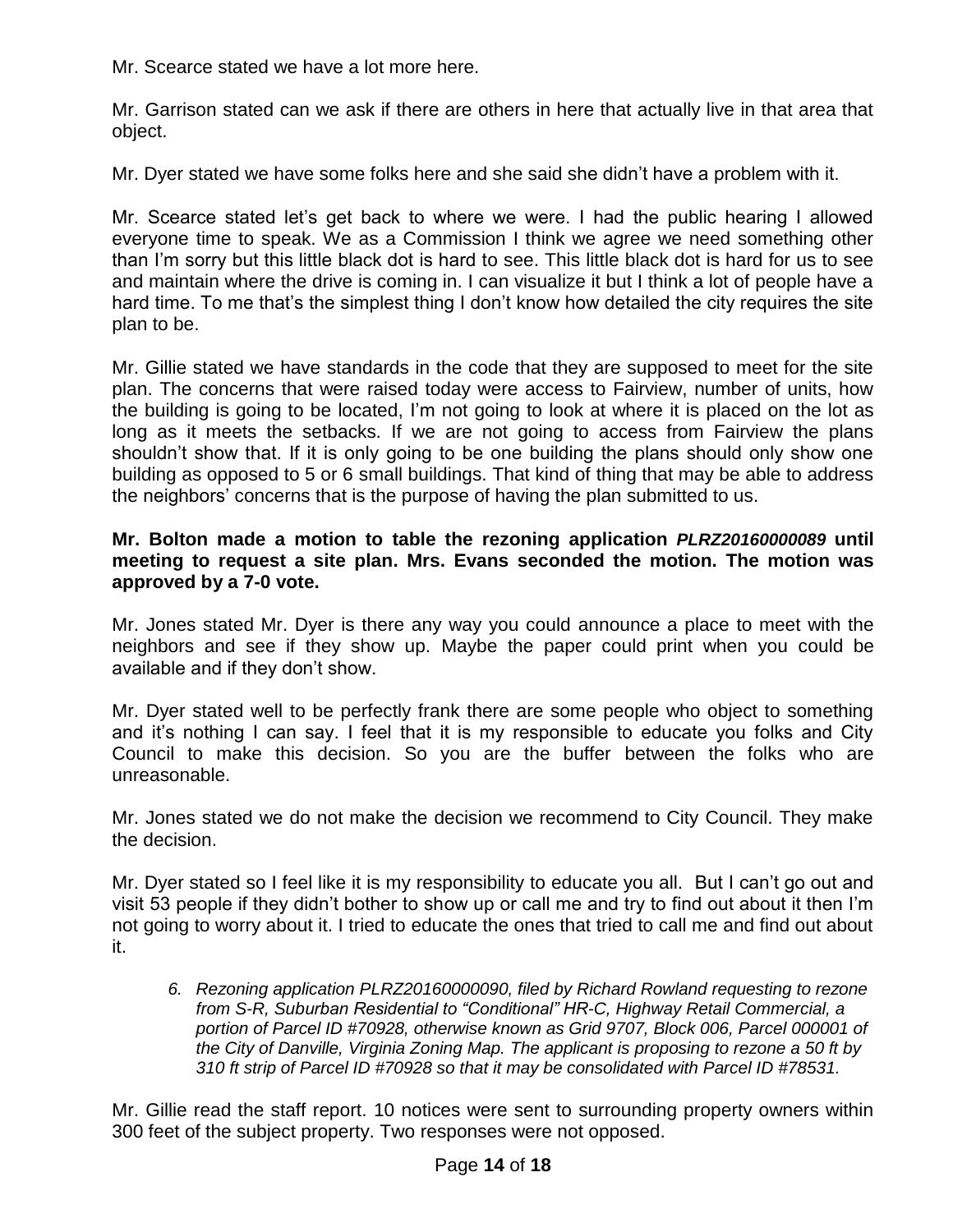Mr. Scearce opened the Public Hearing.

Present on behalf of this request the applicant, Richard Rowland. Mr. Rowland stated I am the property owner. I am back again today because when we first subdivided this piece of property, I had some grand plans of one day doing something further back on the adjacent property that I own further back from 58. Due to cost and other reasons I have totally lost interest in pursuing that so the idea was just to fold this fifty foot strip into the existing property that is for sale in hopes of making it a little bit more desirable. It will make it a little bigger to make get something going on this property.

Mr. Scearce closed the Public Hearing.

Mr. Wilson stated on this property that we have dealt with a few times; originally it was somehow related to an apartment complex?

Mr. Gillie stated correct.

Mr. Wilson stated by doing this will this open that up as a possibility again?

Mr. Gillie stated it's still conditional highway retail it still has the same limitations that the other parcel had all we will do is allow for an additional strip that was on the east side of the property to be added to it. Just to make the second commercial piece slightly larger than what it was originally.

**Mr. Wilson made a motion to approve PLRZ20160000090 as submitted. Mrs. Evans seconded the motion. The motion was approved by a 7-0 vote.**

# **I. MINUTES**

**Mrs. Evans made a motion to approve the March 7, 2016 minutes. The motion was approved by a unanimous vote.**

# **II. OTHER BUSINESS**

Mr. Scearce stated going back to the Gus Dyer issue what is the minimum site plan requires that someone has to have to make you guys happy and ask to give us enough information?

Mr. Gillie stated it's actually spelled out in the subdivision ordinance on what they are supposed to have; if you would like for me to read the whole chapter.

Mr. Scearce stated well that's what I was getting at is it something that you have to go to LED and spend thousands of dollars on?

Mr. Gillie stated no, you don't necessarily have to go to someone and spend thousands of dollars. If you are a capable drafts person you can do that on your own. We have had plans that have come in that they have done on their own. When we knew this project would be a potential for concern we were hoping to have a plan. When it didn't come we started receiving substantial questions from the neighbors. I don't think the neighbors were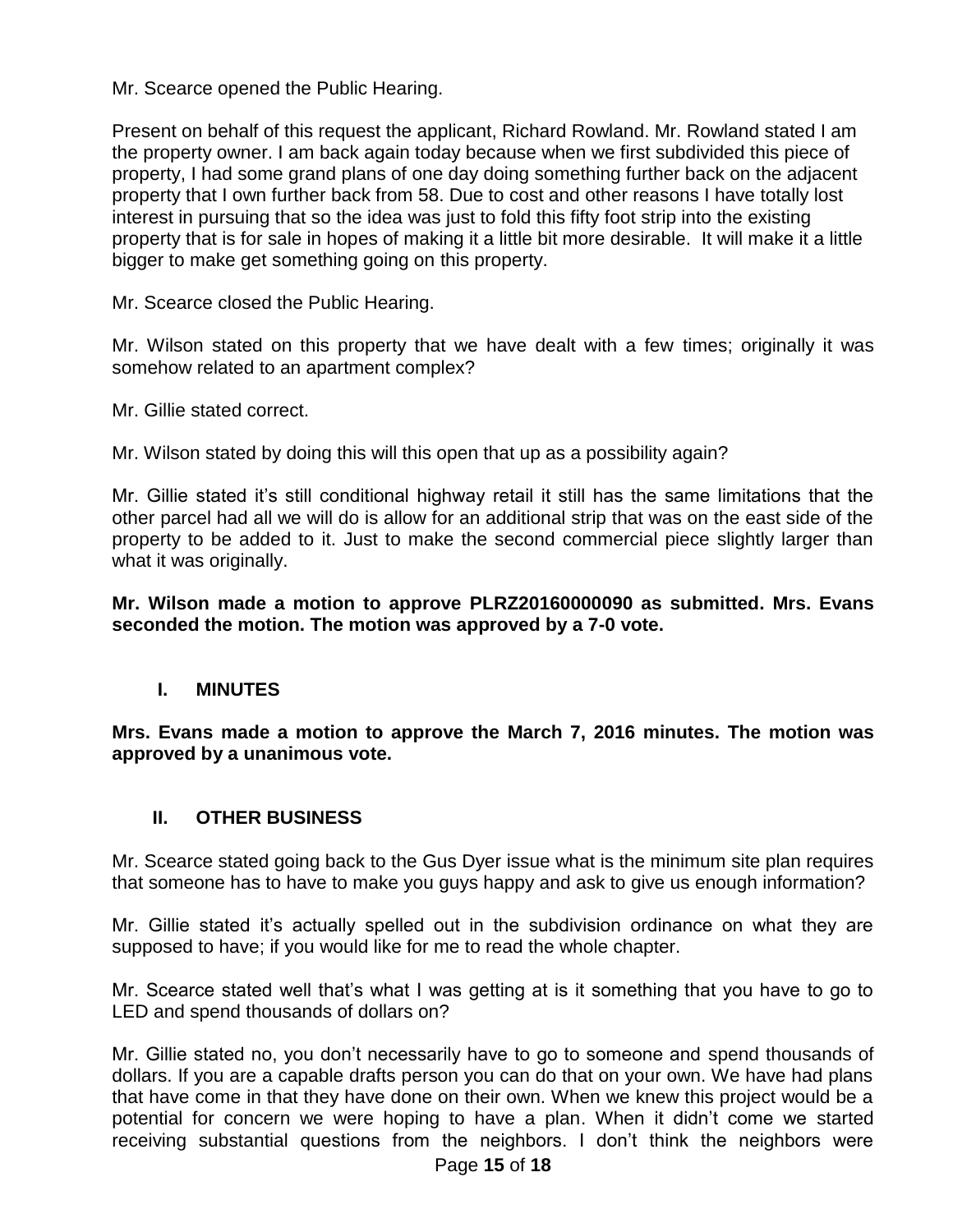opposed to the request they just didn't have the information and as staff we couldn't answer their questions. So that's why we recommended tabling it. We didn't recommend denial unless we didn't have a plan because we knew there were things that could be addressed. It's great a project, the Villas that are already there and I think the additional project would have that same kind for feel for the area. We just needed more information to make that decision.

Mrs. Evans stated I want to go on record saying that we do as well.

Mr. Scearce stated I think so. I don't know if he just didn't feel like it was necessary?

Mr. Gillie stated the application came in at the last minute. So there was not substantial time for a lot of things to work out; that we can usually workout ahead of time. The Commission has directed staff recently to make sure that we have this kind of things so that we are not coming to you without the information. Especially if there are going to be concerns from neighbors regarding it in this case we received that kind of concern. So we were taking direction from you in tabling it. As you said earlier the same with the car wash because that fell under someone else review we thought it was necessary that they got to review it and with this case we think that this may be able to address some concerns. You all ask if he would meet with the neighbors. Although this is not his place to do that it would help, if not if we had that information we will send it out to the neighbors. So ask we send our letters we will send letters out again telling them that this item has been tabled. If we have any time of plan we will attach that plan with that letter. So that will help alleviate it for next month.

Mr. Scearce stated I agree if you have pictures it is a lot easier to understand.

Mr. Wilson stated a couple of times Averett has come to present something to us and they always have a plat with elevation. I know it's expensive but you have got to have something to make decisions on.

Mr. Scearce stated I think something could be done in a less expensive way and still address the concerns of the neighbors.

Mrs. Evans stated you said it came at the last minute so wouldn't it have been feasible for you all to work on it for another month before it is brought before us so that everything is done?

Mr. Gillie stated as long as they turn them in by the deadline we try to set them up for the next meeting. As they say in business time is money as long as we have it we try to set them up and at least get the ad in the newspaper and everything else. That affords the applicant time if they need another week or something to get something to us. They haven't missed that deadline. In this case when it comes in late and we set it up to go and it has to run in the newspaper two weeks before the meeting it has to be to the newspaper a week before that. So we are three weeks out there is usually time to get some things some last minute things items in and us still be able to get them to the neighbors and then still have time to make the staff reports for you. So we try if it's not fully complete or substantial complete we will process it. In this case it was substantial but not fully and that's why we recommended tabling it.

Mrs. Evans stated but we have asked in the past if something is going to be contentious we have longer than receiving the packet on Friday.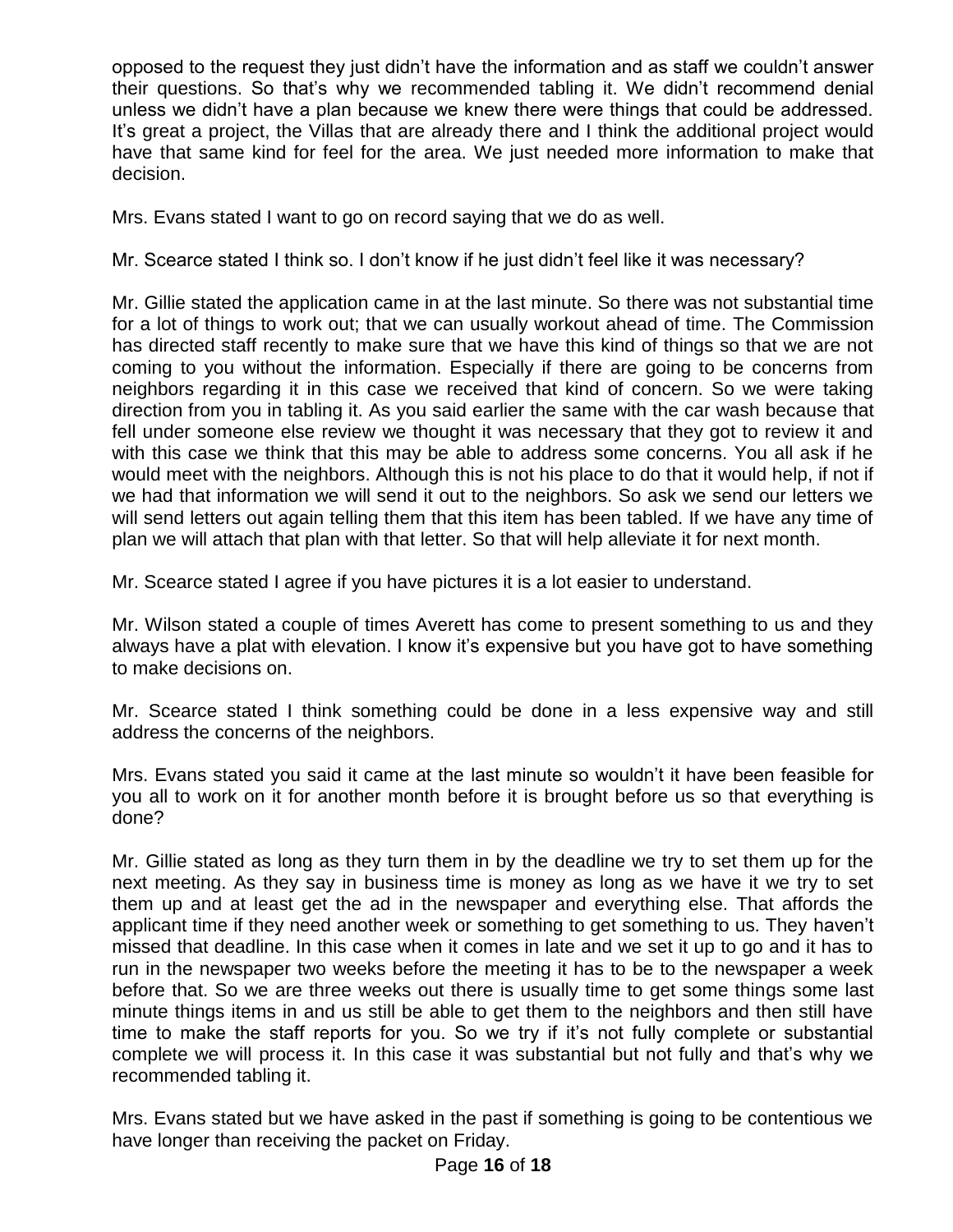Mr. Gillie stated you got your packets early this time I think? The mail copies are coming later but that's why we are doing the electronic pdfs now so you can look it up. At least you can see the visuals beforehand and the hard copies come afterward.

Mrs. Evans stated we didn't have any information other than what was in the print packet.

Mr. Gillie stated I didn't have it until it was passed out today. I saw it the same time you did. The items that went before City Council last month were approved we do have cases for next month already submitted. So there will be a meeting in May. Mr. Bolton has already said he won't be here so if anyone is unable to attend the meeting in May please let us know.

Mrs. Evans stated about the items that were approved by City Council. I'm concerned again that people are going directly to City Council and expressing their opinion for or against instead of coming to the Planning Commission meeting.

Mr. Scearce stated I'm not following what you mean.

Mrs. Evans stated the shooting range I think a couple of people showed up to City Council that didn't come to the Planning Commission meeting. We had expressed before that Planning Commission is the first base that you come before us and express your for or against before going in front of City Council.

Mr. Wilson stated I think I know where Anna is going with that. Maybe we just want to say that as a reminder.

Mr. Jones stated it is possible that some of the people that went to City Council were outside of the three hundred foot and they read about it through the paper when we discussed it in Planning Commission. They might have showed up to City Council and never had the opportunity to come to Planning Commission to discuss it.

Mr. Scearce stated we don't have any control over who does or don't come.

Mr. Garrison stated but the three hundred foot range is just like today. There were people in Oak Park who did not get the letter, because they were outside of the three hundred feet. I think there were about seven units outside of the three hundred range that didn't get it. Even though this people are in the same area and are affected by it because basically they bought these duplexes and they are all elderly people. When you start saying there is going to be an apartment com0plex three hundred feet away they are going to be upset. SO of those of those people might show up for Council who didn't show up here because they didn't get the letter.

Mr. Scearce stated they have a right to come anyway. That's just the mailing perimeters for that.

Mr. Gillie stated that is the perimeter established by City Council. The law actually only requires us to notify adjacent property owners and those across the public right-of-way. It used to be 150 feet probably 15 or so years ago, it's been a long time ago that they changed it to make sure that additional notifications were sent. You could go 5 or 1000 and